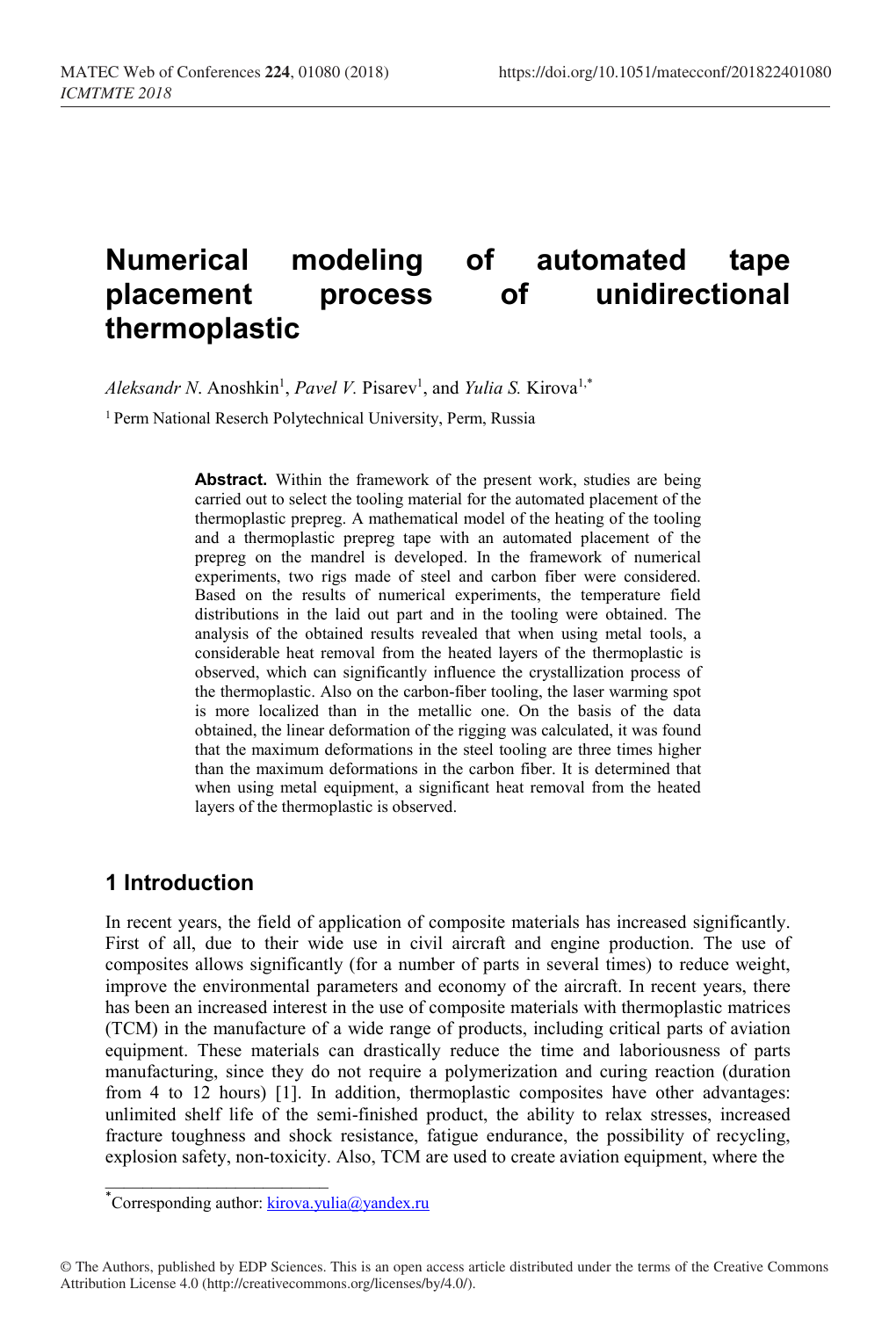operating temperature is outside the high-temperature epoxy resins, using the important advantage of TCM - thermal stability [2, 3]. Thus, thermoplastics can provide potentially more significant savings in production and high operational properties of aviation equipment. For example, in the development of Airbus A340-600 and A380 liners were used thermoplastic shells, which weigh 20% less than comparable aluminum [4].

There are manual and automated methods for processing thermoplastic prepregs. Automated methods are divided into: Automated Tape Laying (ATL); Automated Fiber Placement (AFP) [5]. In this paper, the ATL method is considered. With this method of manufacturing parts from a polymer composite material on the basis of thermoplastic binders, the prepreg tape is laid out or wound onto a preformed forming tool with an automatic robotic complex. The method has received a lively interest in recent years because of the ability to produce products without autoclaving [6]. During the laying, the prepreg band is heated by a laser beam in the melt temperature range of the thermoplastic binder with the welding of each subsequent prepreg layers formed as a result of the laying to the previous ones. Sealing of layers of thermoplastic prepreg is carried out by way of a laying-clamping device, for example, a pressure roller. Further, the layers obtained are cooled naturally, or by directional airflow, with a reduced temperature (Fig. 1).



**Fig. 1.** Scheme of the process of automated tape placement

With the automated laying of the thermoplastic prepreg, there is a problem of selecting the parameters of the technological process: the tension of the belt, the temperature in the area of the tape contact with the tool, the force of pressing the tape to the tooling, and the choice of the tooling material. One of the important parameters of the ATL process is the selection of the tooling material. Since, the great influence on the physico-mechanical properties of the thermoplastic being processed, the thermal conductivity of the material of the tooling on which the strip of material is made [7] has an effect. Tooling for the manufacture of products from composite materials ensures their quality and performance. At the moment, in the production of aviation equipment, the most widely used equipment is steel, aluminum, for particularly critical parts, the Invar is used. There is also a trend of transition from metal rigging to carbon fiber plastic, which allows to produce large-sized products with minimal technological costs. When designing and manufacturing equipment from carbon plastic, it is necessary to take into account a number of requirements for the material: temperature resistance, resistance to stresses and deformations, ensuring uniform preheating and cooling of the prepreg. To ensure the formulated requirements, there is a need to perform numerical modeling on the evaluation of thermal fields on the surface, as well as in the layers of the thermoplastic prepreg tape.

### **2 Numerical simulation**

As the object of study, a band of thermoplastic prepreg, made of unidirectional CM (fiber content 58%,) is considered. Geometric dimensions of the tape: 300\*60\*0.15 mm In the process of automated laying, the tape is placed on top of the first (supporting) thermoplastic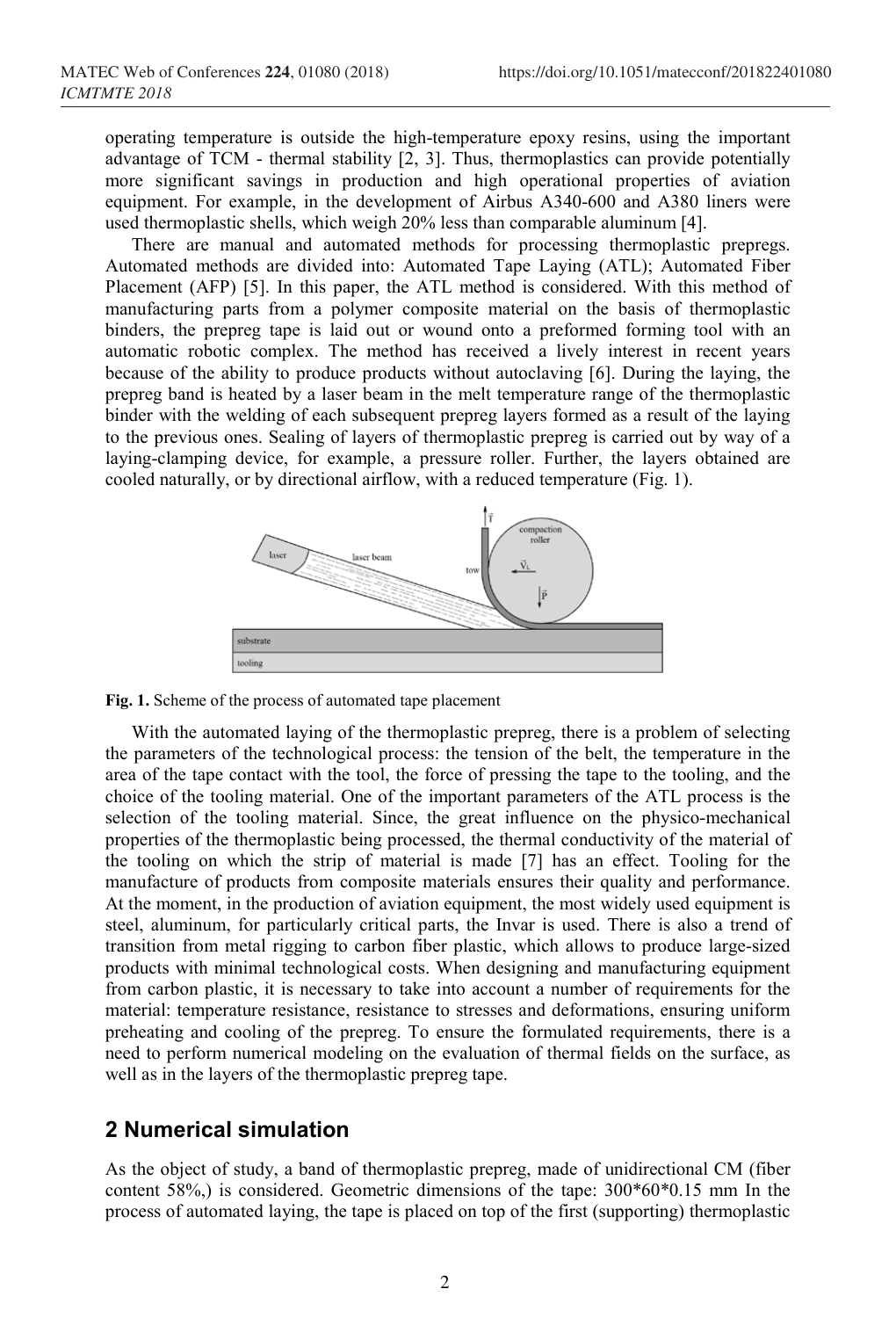layer located on the tooling. The contact area between the top and bottom layer of the prepreg strip is heated by a moving laser beam with the temperature of the contact spot on the surfaces of the prepreg tape 420°C (Figure 2). Simulation of the motion of the contact spot of the laser is carried out in a fixed coordinate system. The considered warm-up time in the static region of the contact spot is 0.06 s. This time corresponds to the time of passage of the laser focal spot relative to the point, at a laying speed of *1 m/s*. In the framework of computational experiments, two accessories of rectangular shape 600\*300\*5 mm, made of steel and carbon fiber, are considered. The problem of numerical calculation of temperature fields  $T(x, y, z, t)$  in tapes of prepreg and tooling is posed. Processes are considered three-dimensional, non-stationary, because the heat exchange between the prepreg layers and the equipment depends on the depth of pre-preheating. To simulate the heating of layered CM with a thermoplastic matrix in an automated production, a geometric model was developed and constructed (Fig. 2).





The mathematical formulation of the problem includes the nonstationary heat equation for anisotropic bodies [8].

$$
C_p \rho \frac{\partial T}{\partial t} = \lambda_{11} \left(\frac{\partial T}{\partial x}\right)^2 + \lambda_{22} \left(\frac{\partial T}{\partial y}\right)^2 + \lambda_{33} \left(\frac{\partial T}{\partial z}\right)^2 + (\lambda_{23} + \lambda_{32}) \frac{\partial T}{\partial y} \frac{\partial T}{\partial z} + (\lambda_{31} + \lambda_{13}) \frac{\partial T}{\partial z} \frac{\partial T}{\partial x} + + (\lambda_{12} + \lambda_{21}) \frac{\partial T}{\partial x} \frac{\partial T}{\partial y}
$$
 (1)

where  $T(x)$  is the value of the temperature field;  $\lambda_{11}$ ,  $\lambda_{22}$ ,  $\lambda_{33}$ ,  $\lambda_{23}$ ,  $\lambda_{32}$ ,  $\lambda_{31}$ ,  $\lambda_{13}$ ,  $\lambda_{12}$ ,  $\lambda_{21}$ thermal conductivity of the material in the *x*, *y*, *z*;  $t$  – time;  $C_p$ – is the specific heat of the material;  $\rho$  - the density of the material.

The boundary conditions for the problem under consideration were formulated as follows: 1) initial conditions for the thermoplastic, tooling and external environment temperature *T*   $(x, y, z, 0) = 22$ °C; 2) At the point of contact between the layers and in the region of interaction between the lower layer and the rigging, boundary conditions of the fourth kind were assigned (2); 3) A contact spot with a constant heating temperature  $T(x, y, z, t) =$ 420°C is placed between the lower face of the upper layer and the upper face of the lower layer of the thermoplastic; Geometric characteristics of the focal spot were determined from the thermal imaging control data obtained for the automatic method of manufacturing thermoplastics (Fig. 3) [9]. In the contact region of the upper face of the upper layer of the prepreg with the external medium, the upper face of the lower layer of the prepreg with the external medium and the lower face of the tooling with the external medium, boundary conditions of the third kind (3)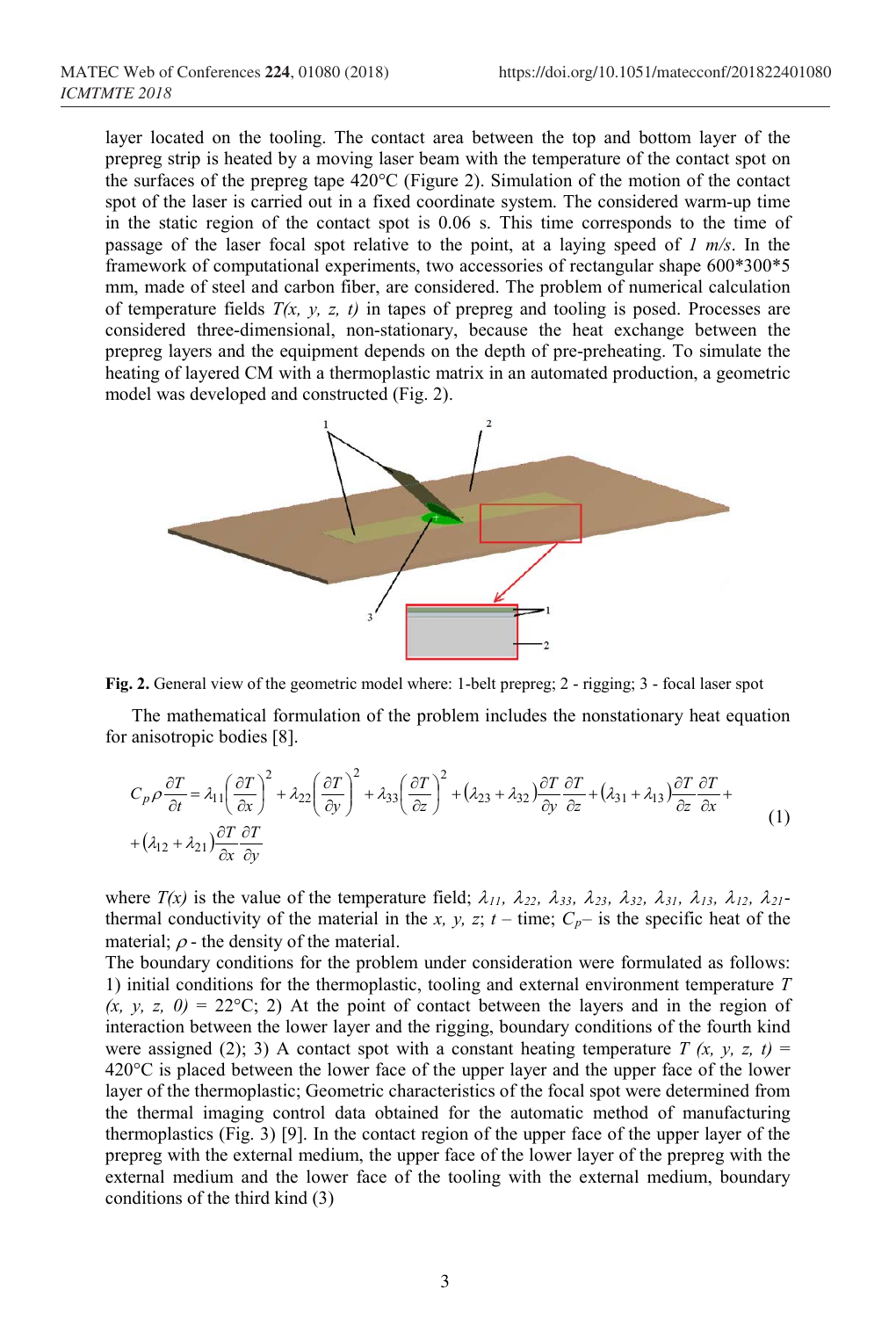$$
\lambda_1 \frac{\partial T_1(t)}{\partial n} \overline{l}_n = \lambda_2 \frac{\partial T_2(t)}{\partial n} \overline{l}_n \tag{2}
$$

where  $\lambda_1$ ,  $\lambda_2$  -coefficients of thermal conductivity of the first and second body;  $T_1$ ,  $T_2$  – the temperature of the first and second body at the interface of their contact;  $l_n$  - normal to the surface of the body.

$$
\lambda \frac{\partial T}{\partial n} = h \big( T_n \big( M, t \big) - T_{oc} \big) \tag{3}
$$

where  $T_n$  - thermoplastic layer temperature value;  $T_{oc}$  – value of ambient temperature; *h*coefficient of heat exchange between the medium and the surface of the body; M – point belonging to the surface;  $l_n$  - normal to the surface of the body.

The thermophysical properties of the anisotropic layers of the thermoplastic prepreg were determined analytically based on the properties and relationships presented in [10].



**Fig. 3.** Results of thermal imaging control obtained for the automatic method of manufacturing thermoplastics [9]

During the construction and local grinding of the grid, sharp differences in the geometric dimensions of the neighboring elements (more than 2 times) were not allowed. Adaptation of the grid was carried out in the regions of high stress gradients, namely on the surface of the input and output edges. The maximum element size for the prepreg tape was 1 mm, for the tooling 2 mm. (Fig. 4). The total number of finite elements was 2000 thousand elements. The final elements of the tooling are hexagonal in shape. The elements of the prepreg tape represent the tetrahedral shape.



**Fig. 4.** General view of the finite element model of a laminated workpiece on a flat tooling during automated manufacturing

As a method of solution, the finite element method is chosen. The numerical model is implemented in the *ANSYS Workbench* software package.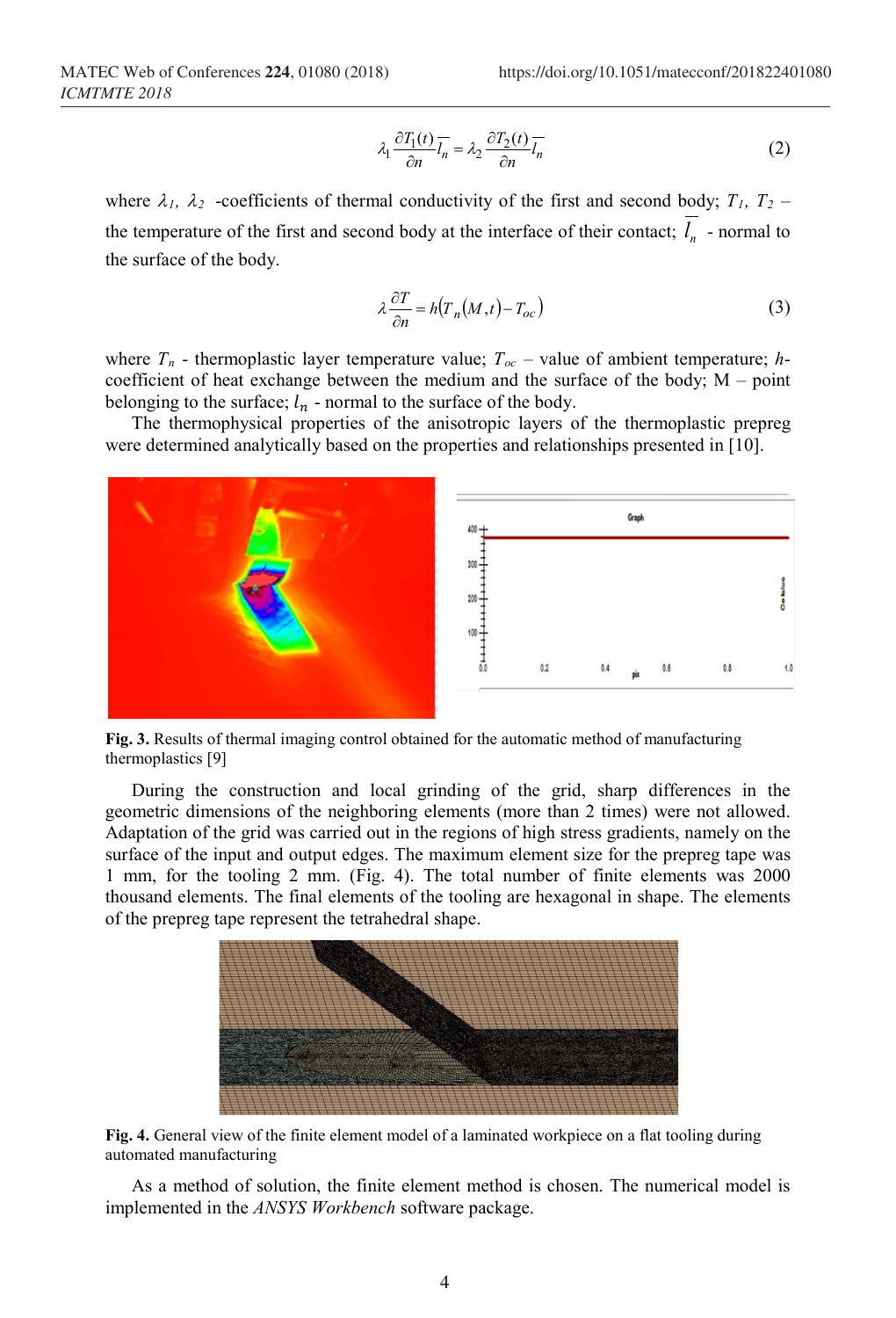Based on the results of computational experiments, in the steady-state regime, the temperature distribution fields in the prepreg bands and in the tooling material were obtained. Figure 5 a, b shows the temperature fields along the surface of the upper and lower layer of the thermoplastic located on the metal (a) and carbon-plastic (b) fittings. Figure 6 shows the temperature distribution fields over the surface of the metallic (a) and carbon-plastic (b) tooling.



**Fig. 5.** Temperature distribution over the surface of the thermoplastic tape located on the tooling



**Fig. 6.** Temperature distribution over the surface of the tooling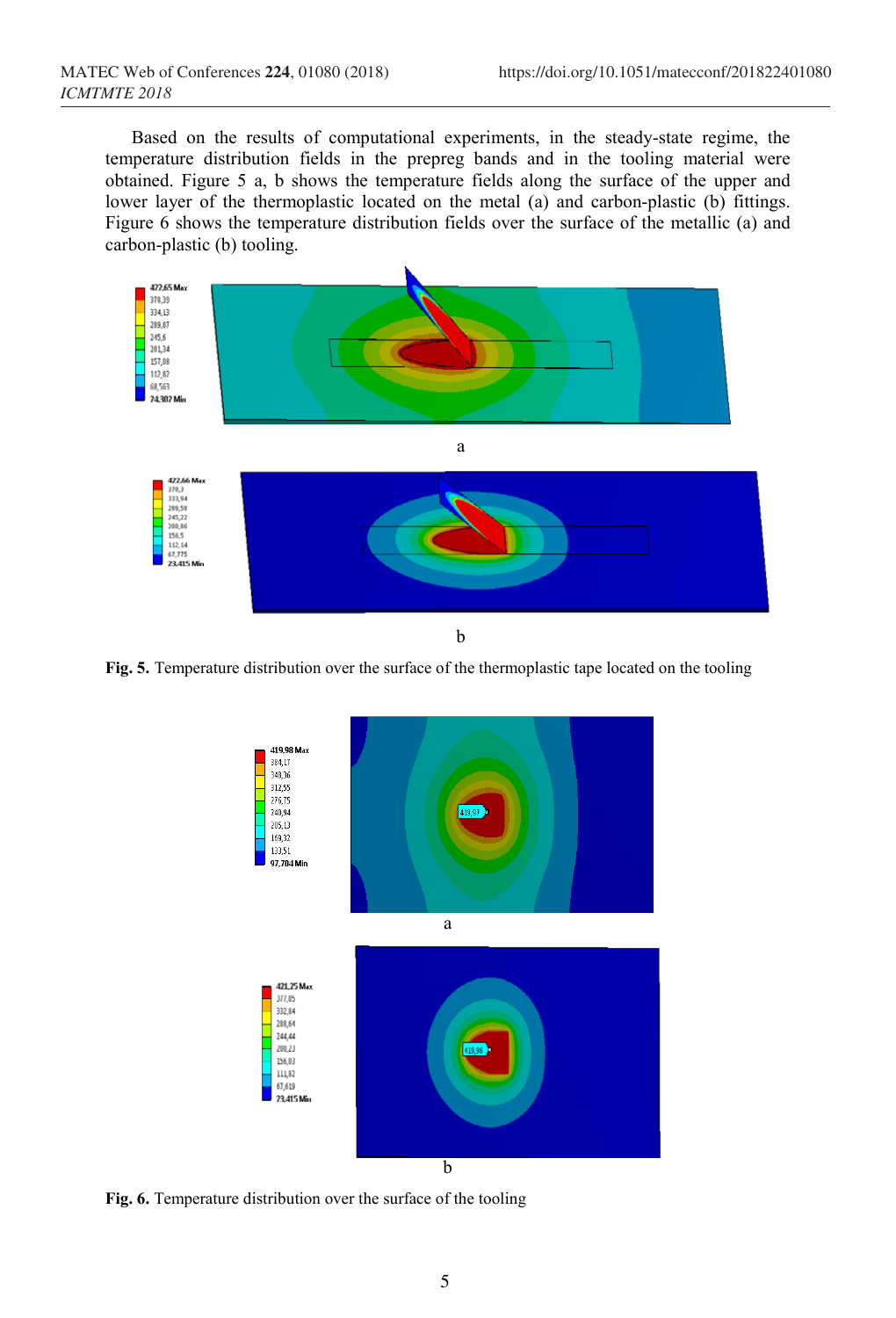The analysis of the obtained results revealed that when using metal equipment, considerable heat removal from the heated layers of the thermoplastic is observed. It is determined that for the carbon-fiber tooling the heating region does not exceed three characteristic sizes of the contact spot. The results of the maximum and minimum temperature values on the surface of the snap are shown in Table 1.

| <b>Type of tooling</b> | <b>Maximum</b><br>temperature<br>value, <sup>o</sup> C | Minimum<br>temperature<br>value. $\mathrm{C}$ |
|------------------------|--------------------------------------------------------|-----------------------------------------------|
| Metallic               | 419                                                    | 97.7                                          |
| Carbon-plastic         | 419                                                    | 23.4                                          |

| Table 1. Temperature values for two types of equipment |  |  |
|--------------------------------------------------------|--|--|
|--------------------------------------------------------|--|--|

Analyzing the results presented in Figures 5 and 6, it can be noted that at the maximum exposure time of a laser source with a constant temperature, the distribution of heat in the carbon fiber tooling is most localized, in comparison with the metallic one. From which it was concluded that the thermoplastic layers will be heated more effectively when using a tool made of carbon fiber. However, when the laser source is exposed to a long-term effect in the local area, the temperature in the carbon fiber tool can exceed the temperatureresistance limit of the material.

Based on the results of computational experiments in non-stationary formulations, the temperature distribution fields in the prepreg and the tooling tapes for the time instant  $t =$ 0.06 s. were obtained. Figure 7 a, b shows the distribution of temperature in the longitudinal section of the upper and lower layers of the thermoplastic. Figure 8 shows the temperature distribution fields over the surface of the metallic (a) and carbon-plastic (b) tooling at the time  $t = 0.06$  s.



**Fig. 7.** Temperature distribution in the longitudinal section of two layers of a thermoplastic for a metallic, b – carbon-plastic equipment



**Fig. 8.** Temperature distribution over the tooling at time  $t = 0.06$  s.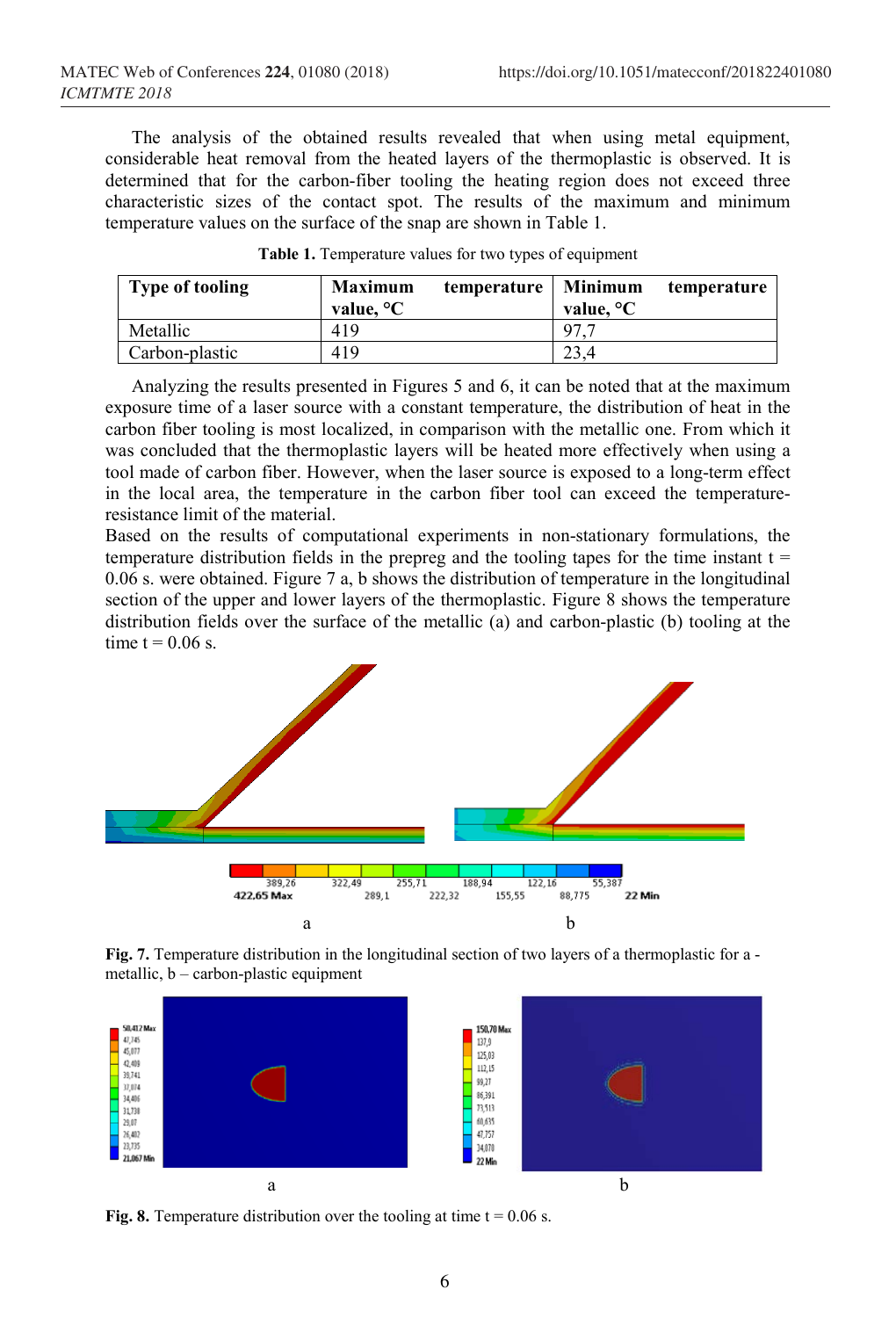The analysis of the obtained results revealed that when using metal equipment, considerable heat removal from the heated layers of the thermoplastic is observed. The results of the maximum heating temperature of the tooling and the warming-up depth of the tape are shown in Table 2.

| <b>Type of tooling</b> | <b>Maximum</b><br>value, $\mathrm{C}$ | temperature The depth of heating of the<br>second layer to the bonding<br>temperature (400 $^{\circ}$ C), mm |
|------------------------|---------------------------------------|--------------------------------------------------------------------------------------------------------------|
| Metallic               | 50.412                                | 0.02                                                                                                         |
| Carbon-plastic         | 150                                   | 0,035                                                                                                        |

Based on the data obtained in Table 2, a linear deformation was calculated for a rectangular tooling. At the same time, based on the maximum value of temperature, the value of linear deformation for steel  $15,3.10^{-6}$  grad<sup>-1</sup>, carbon-plastic  $10^{-6}$  grad<sup>-1</sup> was adopted.Linear deformations were obtained from the known relationε=ΔTα. For the metal equipment, the value is 0.42%, for the carbon-plastic is 0.13%.

## **3 Conclusion**

Within the framework of the research, a mathematical model has been developed that describes the non-stationary processes of heating the tooling and tape of a thermoplastic prepreg in the process of automated stacking. Based on the results of numerical experiments, the temperature field distributions in the laid out part and in the tooling were obtained. The analysis of the obtained results revealed that when using metal equipment, considerable heat removal from the heated layers of the thermoplastic is observed. Based on the simulation results, it can be said that the temperature of the tooling can influence the temperature of the prepreg and, consequently, affect the degree of crystallization of the matrix. The crystallization task is rather laborious and requires further research. On the basis of the data obtained, the linear deformation of the rigging was calculated, it was found that the maximum deformations in the steel tooling are three times higher than the maximum deformations in the carbon fiber. On the basis of the conducted researches it is possible to draw a conclusion that it is possible to make products from TCM on carbonfiber tooling, since less linear deformations are obtained and the material is more technological. Also, based on the results of the simulation, the tooling for the automated layering of the prepreg should be made of carbon fiber reinforced plastic on a highly resistant temperature binder.

The work was carried out with the financial support of the state represented by the Ministry of Education and Science of Russia, the unique identifier of the project RFMEFI57717X0261.

### **References**

- 1. M.N. Grimshaw, C.G. Grant, J.M.L. Diaz, *Advanced technology tape laying for affordable manufacturing of large composite structures*, In: 46-th International SAMPE Symposium, pp. 2484–2494 (2001)
- 2. S. Gao, *Cooling rate influences in carbon/PEEK composites, Part III: impact damage performance*, Compos. A Appl. Sci. Manuf., **32**, pp. 763–774 (2001)
- 3. J.-M. Bai, D. Leach, S. Cease, J. Pratte, *High performance thermoplastic polymers and composites.* In: SAMPE, Corina, CA, USA, S., pp. 1391–1405 (2005)